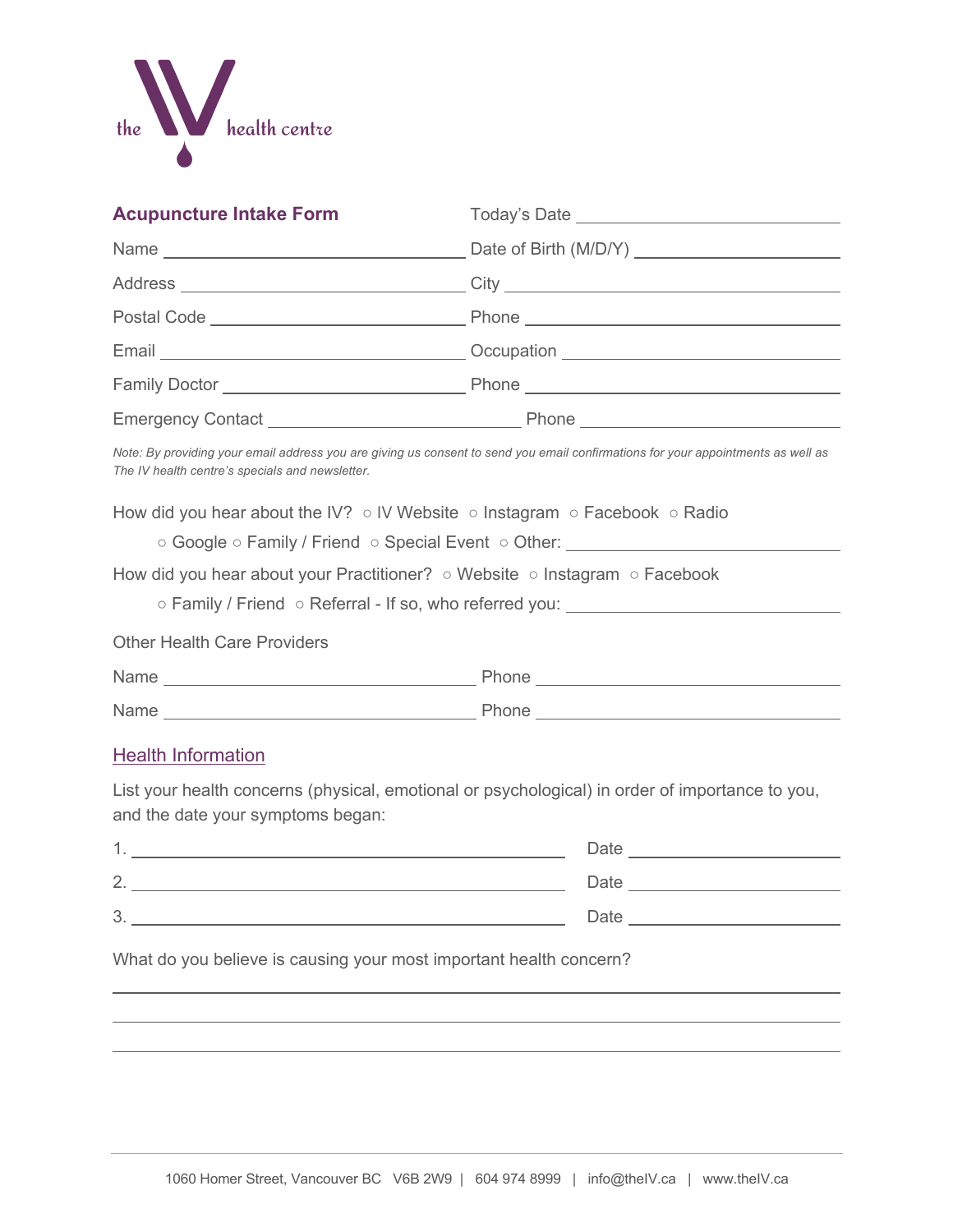

### Allergies and Sensitivities

List all allergies to medications, environment and food:

| -1     | Reaction |
|--------|----------|
| っ<br>∼ | Reaction |
| 3      | Reaction |
| 4.     | Reaction |

### Supplements and Medications

List all supplements you are currently taking:

| Daily Dose | How Long | Reason |
|------------|----------|--------|
|            |          |        |
|            |          |        |
|            |          |        |
|            |          |        |
|            |          |        |
|            |          |        |

List all medications you are currently taking:

| Medication | Daily Dose | How Long | Reason |
|------------|------------|----------|--------|
|            |            |          |        |
|            |            |          |        |
|            |            |          |        |
|            |            |          |        |
|            |            |          |        |

Are the medications well tolerated?

○ Yes ○ No If no, what are the adverse reactions?

| Medication | Reaction |
|------------|----------|
| Medication | Reaction |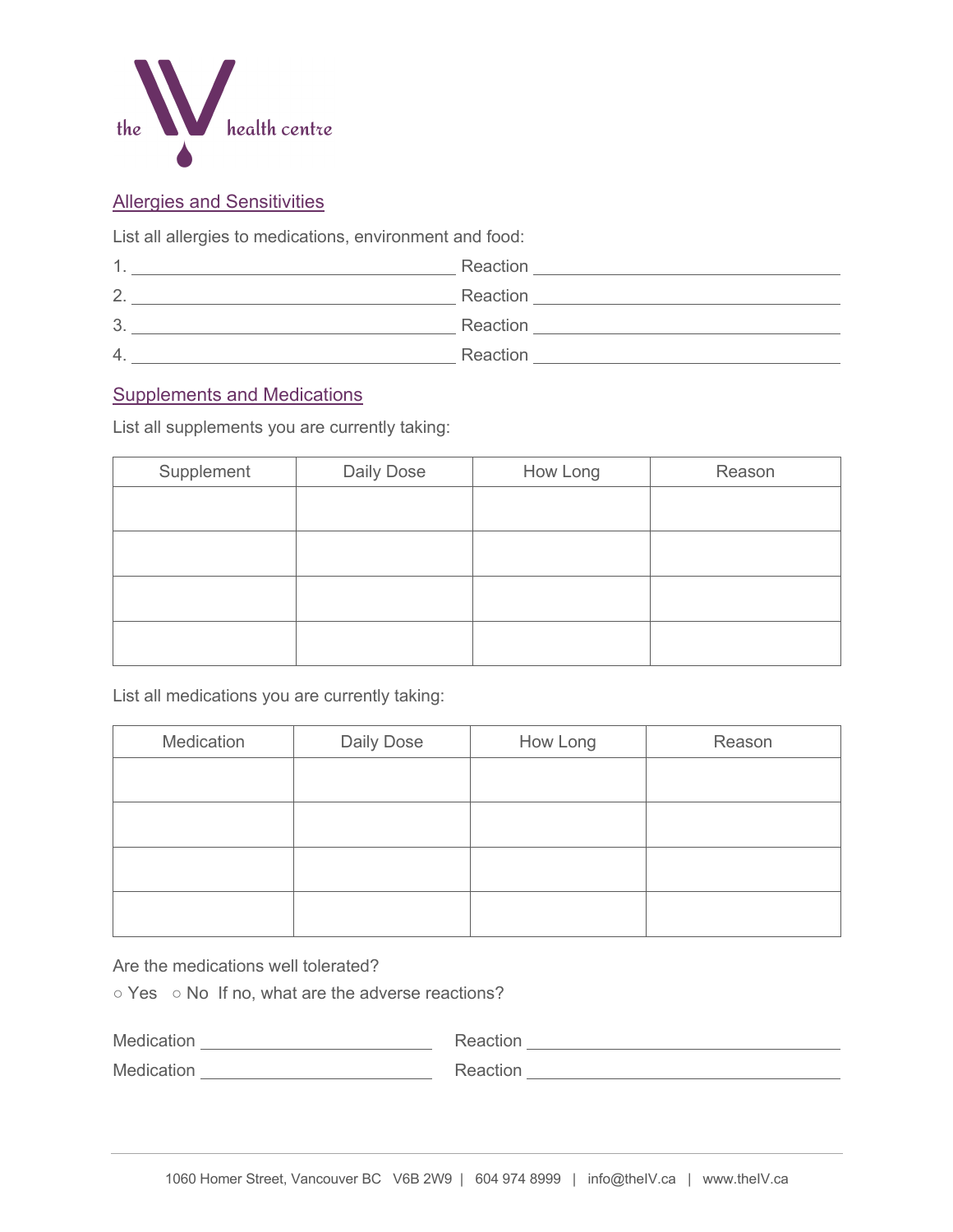

#### **Medical History**

List any condition that you have been diagnosed with:

| $\mathbf 1$ .    | Date |
|------------------|------|
| 2.               | Date |
| 3.               | Date |
| $\overline{4}$ . | Date |

Indicate if you have had any of the following diagnostic tests performed:

|                                                         | Notable Finding |                                         | Notable Finding |
|---------------------------------------------------------|-----------------|-----------------------------------------|-----------------|
| <b>Thyroid Panel</b><br>$\circ$ Yes / $\circ$ No        |                 | Cholesterol<br>$\circ$ Yes / $\circ$ No |                 |
| <b>Complete Blood Count</b><br>$\circ$ Yes / $\circ$ No |                 | <b>EKG</b><br>$\circ$ Yes / $\circ$ No  |                 |
| <b>Blood Sugar Test</b><br>$\circ$ Yes / $\circ$ No     |                 | Chest X-Ray<br>$\circ$ Yes / $\circ$ No |                 |
| Colonoscopy<br>$\circ$ Yes / $\circ$ No                 |                 | Mammography<br>$\circ$ Yes / $\circ$ No |                 |

List any past surgeries, hospitalizations, injuries (broken bones, joint sprains, burns, falls, car accidents etc.) or dental work (root canal, mercury or ceramic fillings, implants, caps, dentures etc.):

|                               | Date |
|-------------------------------|------|
|                               |      |
|                               |      |
|                               |      |
| $6.$ $\overline{\phantom{a}}$ |      |
|                               |      |
| 8.                            |      |
|                               |      |
|                               |      |
|                               |      |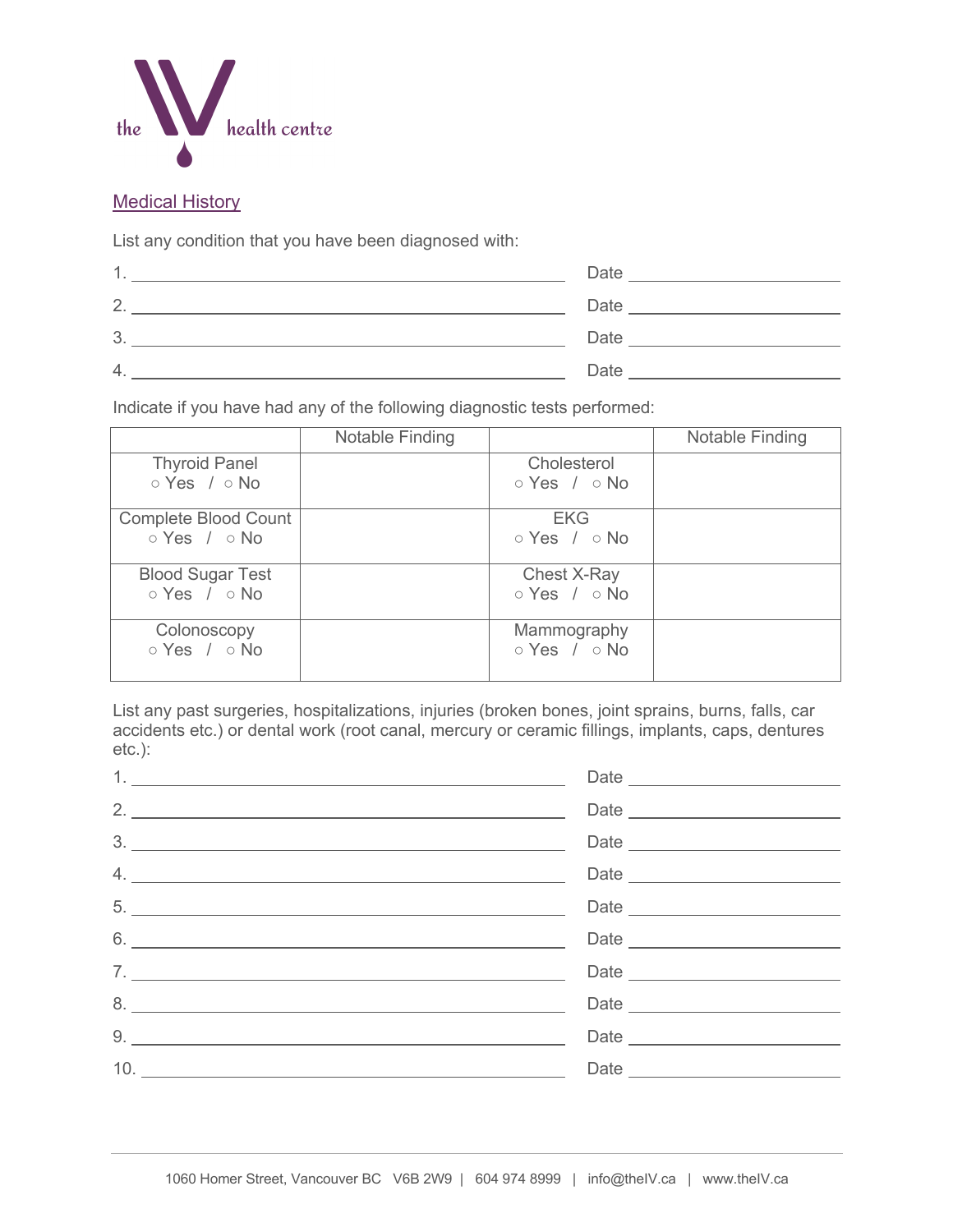

#### Women's Health

Check all of the symptoms that apply to you:

- 
- 
- hot flashes vaginal dryness breast tenderness mood swings
	-
- bloating night sweats irritability/impatience headaches
- cramping clots

### Men's Health

Check all of the symptoms that apply to you:

- urinary pain urinary urgency urinary hesitancy low libido ○ hernia ○ prostate problems ○ discharges/sores ○ sexual difficulties
- testicular mass/pain

Date of last prostate exam (if applicable):

## Family History

Indicate whether any family members have had any of the following:

|                                                        | <b>Relation To You</b> |                                                        | <b>Relation To You</b> |
|--------------------------------------------------------|------------------------|--------------------------------------------------------|------------------------|
| Alcoholism<br>$\circ$ Yes / $\circ$ No                 |                        | <b>Diabetes</b><br>$\circ$ Yes / $\circ$ No            |                        |
| Allergies<br>$\circ$ Yes / $\circ$ No                  |                        | Drug Abuse<br>$\circ$ Yes / $\circ$ No                 |                        |
| <b>Alzheimer's Disease</b><br>$\circ$ Yes / $\circ$ No |                        | <b>Heart Disease</b><br>$\circ$ Yes / $\circ$ No       |                        |
| <b>Arthritis</b><br>$\circ$ Yes / $\circ$ No           |                        | <b>High Blood Pressure</b><br>$\circ$ Yes / $\circ$ No |                        |
| Asthma<br>$\circ$ Yes / $\circ$ No                     |                        | <b>Kidney Disease</b><br>$\circ$ Yes / $\circ$ No      |                        |
| Cancer (indicate<br>type)<br>$\circ$ Yes / $\circ$ No  |                        | Osteoporosis<br>$\circ$ Yes / $\circ$ No               |                        |
| Depression<br>$\circ$ Yes / $\circ$ No                 |                        | <b>Stroke</b><br>$\circ$ Yes / $\circ$ No              |                        |
| <b>Other Illnesses</b><br>$\circ$ Yes / $\circ$ No     |                        | <b>Thyroid Condition</b><br>$\circ$ Yes / $\circ$ No   |                        |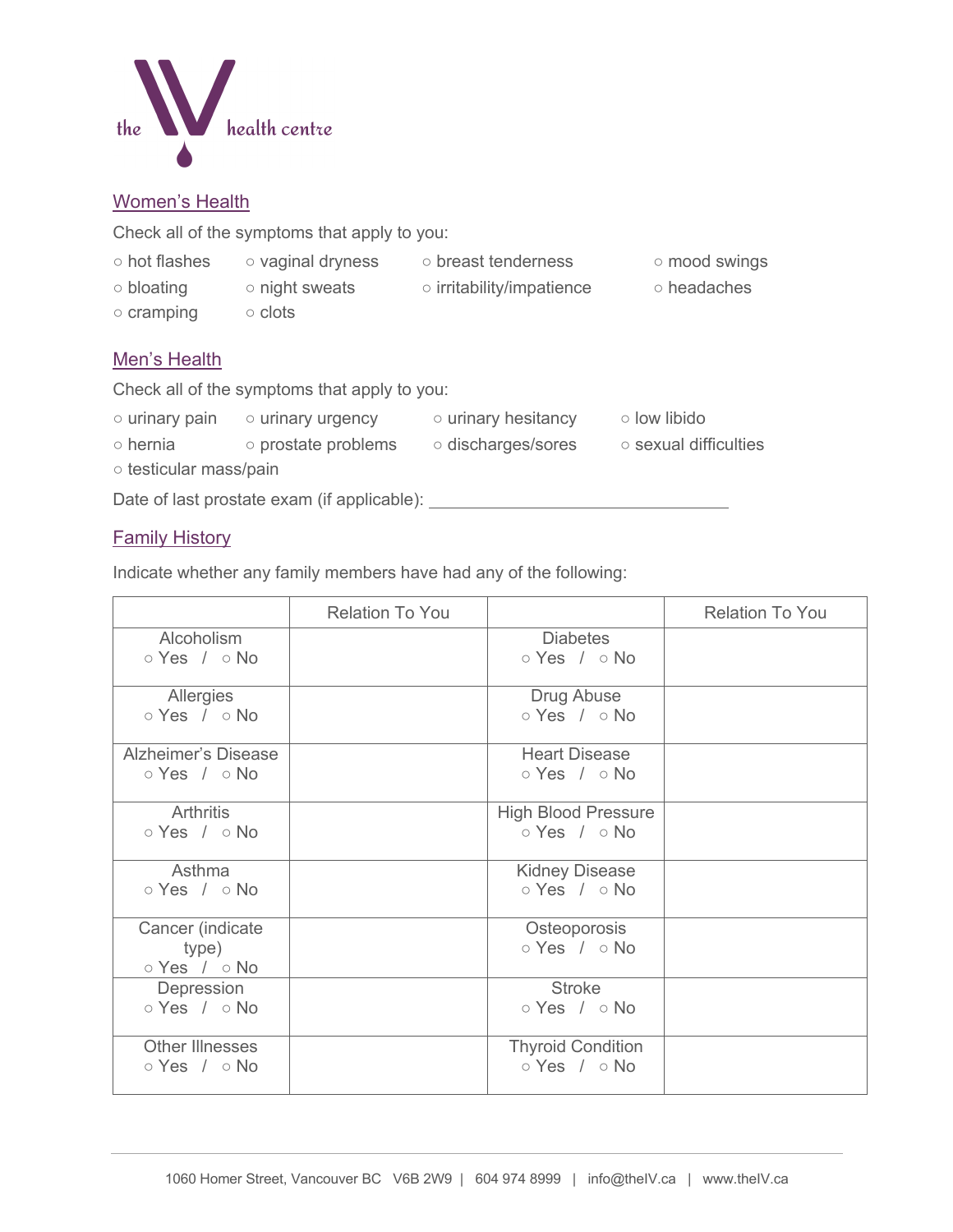

### Symptom Review

Check all symptoms occurring presently or within the past 6 months:

| General<br>o recent weight change o cold intolerance<br>○ daytime sleepiness o early waking<br>o fatigue | ⊙ fever                                                  | ○ heat intolerance<br>o insomnia                     |
|----------------------------------------------------------------------------------------------------------|----------------------------------------------------------|------------------------------------------------------|
| Head / Eyes / Ears<br>⊙ headache / migraines o ear pain                                                  |                                                          | $\circ$ ear buzzing / ringing                        |
| $\circ$ eye pain<br>$\circ$ other $\overline{\phantom{a}}$                                               | o changes in hearing o itchy / watery eyes               | o changes in vision                                  |
| <b>Musculoskeletal</b>                                                                                   |                                                          |                                                      |
|                                                                                                          | ○ low back pain bot cramps / pain bot of point deformity |                                                      |
| ○ joint pain / stiffness boomuscle pain                                                                  |                                                          | o muscle weakness                                    |
| o muscle spasms/cramps o tendonitis<br>o tension headaches                                               |                                                          | ○ TMJ problems                                       |
| <b>Skin / Nails</b>                                                                                      |                                                          |                                                      |
| $\circ$ acne (face / torso)                                                                              | ○ athlete's foot/jock itch                               | $\circ$ dandruff                                     |
| o bumps on arms                                                                                          | $\circ$ cellulite                                        | o dark circles under eyes                            |
| $\circ$ lack of sweating                                                                                 | o sweating easily                                        | o eczema / hives / rash                              |
| o psoriasis                                                                                              | o oily skin                                              | $\circ$ itchy skin                                   |
| o dry skin                                                                                               | $\circ$ suspicious moles                                 | o changes in pigment                                 |
| o skin darkening<br>o soft nails                                                                         | o hair loss<br>○ thickening of nails                     | o ridging / spots on nails                           |
| $\circ$ other $\overline{\phantom{a}}$                                                                   |                                                          |                                                      |
|                                                                                                          |                                                          |                                                      |
| Urinary                                                                                                  |                                                          |                                                      |
| $\circ$ UTI                                                                                              |                                                          | o incontinence / dribbling o discomfort on urination |
| $\circ$ frequent urination                                                                               | o blood in urine                                         |                                                      |
|                                                                                                          | $\circ$ other $\overline{\phantom{a}}$                   |                                                      |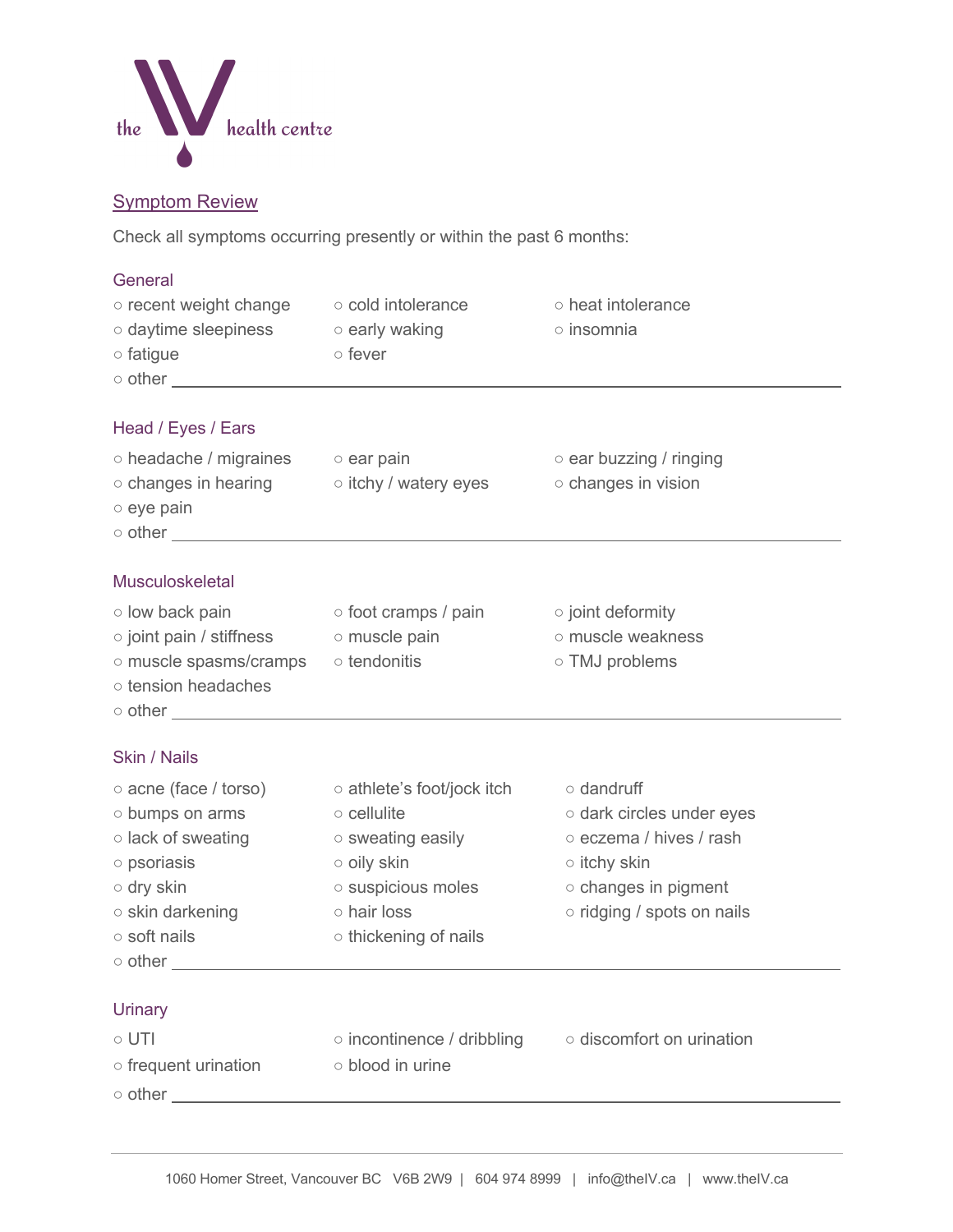

| Gastrointestinal |  |  |
|------------------|--|--|
|                  |  |  |

| ○ bloating                                              | o constipation                                                                              | o diarrhea                        |
|---------------------------------------------------------|---------------------------------------------------------------------------------------------|-----------------------------------|
| o blood or mucus in stool                               | o pain with stool                                                                           | $\circ$ cramps / indigestion      |
| o flatulence                                            | ○ belching                                                                                  | o acid reflux                     |
| o haemorrhoids                                          | o anal fissures                                                                             | o undigested food in stool        |
| o food intolerances                                     | o jaundice                                                                                  | o nausea                          |
|                                                         |                                                                                             |                                   |
|                                                         |                                                                                             |                                   |
| <b>Respiratory</b>                                      |                                                                                             |                                   |
| o breathlessness                                        | o exercise intolerance                                                                      | $\circ$ dry cough                 |
| $\circ$ productive cough                                | o hoarseness                                                                                | o seasonal allergies              |
| o nasal congestion                                      | $\circ$ snoring                                                                             | o wheezing / asthma               |
| o sore throat                                           |                                                                                             |                                   |
|                                                         |                                                                                             |                                   |
|                                                         |                                                                                             |                                   |
| Cardiovascular                                          |                                                                                             |                                   |
|                                                         | $\circ$ chest pain / angina $\qquad \circ$ heart palpitations                               | $\circ$ irregular pulse           |
| $\circ$ easy bruising                                   | o varicose veins                                                                            | o swollen ankles / feet           |
| $\circ$ high blood pressure $\circ$ cold hands and feet |                                                                                             |                                   |
|                                                         | o other <u>contracts</u>                                                                    |                                   |
| Lymph / Immune System                                   |                                                                                             |                                   |
|                                                         | $\circ$ enlarged lymph nodes $\circ$ painful / tender nodes $\circ$ swelling of extremities |                                   |
| ○ frequent infections ○ slow wound healing              |                                                                                             |                                   |
|                                                         |                                                                                             |                                   |
|                                                         |                                                                                             |                                   |
| Mind / Nervous System                                   |                                                                                             |                                   |
| $\circ$ anxiety                                         | $\circ$ depression                                                                          | $\circ$ irritability / impatience |
| o difficulty concentrating                              | o poor memory                                                                               | o fearful / chronic worry         |
| o panic attacks                                         | o numbness / tingling                                                                       | o speech difficulty               |
| o seizures                                              | $\circ$ tremor / trembling                                                                  | o dizziness / vertigo             |
| o lightheaded / fainting                                | o loss of balance                                                                           |                                   |
| $\circ$ other                                           |                                                                                             |                                   |